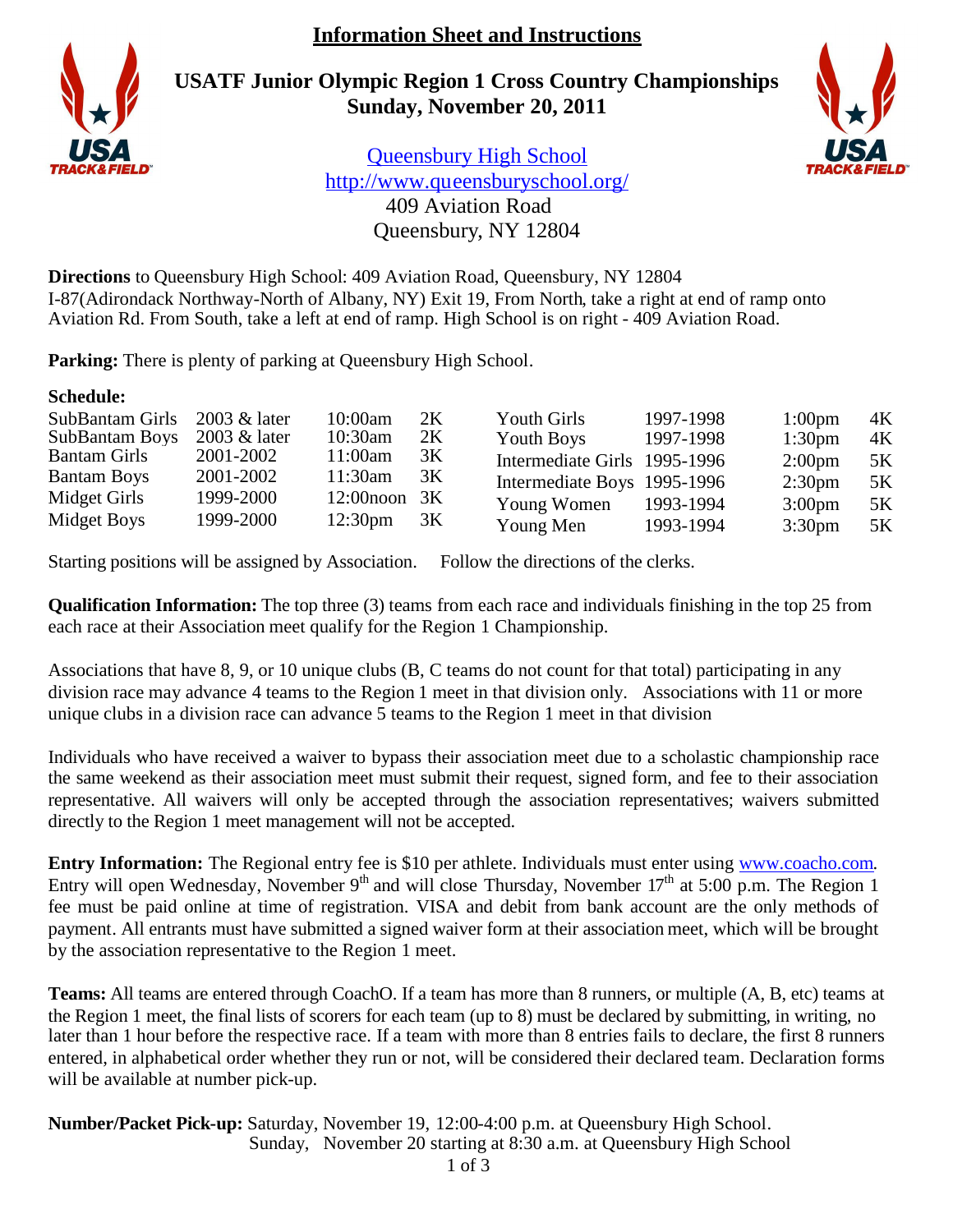**Competitor's Check-In:** On Sunday, after you get your bib, please report (either individually or with your teammates if you are part of a declared team) to the designated posted check-in area near the start line 20 minutes before the posted race time. Here you will be checked to ensure you have your race bib and matching team tops (Rule 253). After checking in you will have the option of going to the start line to warm-up. You will be given a 5 minute, 3 minute, and one minute warning before the start commands. Each Association will be assigned a start box. Your assigned box will be posted the day of race. **Parents and coaches will not be allowed on the starting line within the last 5 minutes before the start.**

**Rules:** 2011 USATF Championship rules apply unless superseded by the 2011 USATF Youth Athletics Handbook. **IMPORTANT Note to Sub-Bantam athletes competing at the Region 1 Championships:** Rule 300.1.C ( page 170 ) of 2011 Competition Rules: "Athletes must be at least seven (7) years of age on December 31 of the current year to compete at the Youth Athletics or Junior Olympic National Championship."

**Course:** There are over 400 meters of open grass field at the start and finish of each course. The 2000m course is approximately 1.2 miles (short approx. 40m) flat and fast with 1000m of wooded trails. The 3000m course is approximately 1.8 miles (short approx. 65m) and will be fast and rolling with no major hills. The 4000-meter course is approximately 2.4 miles (short approx.100m) and has two major hills back to back just after the 1-mile mark. The 5000-meter is an actual measured 5000 meter course and is rolling and fast and is run entirely on grass and trails. There are two challenging hills located at mile 1 and mile 2. **The finish area will be flagged and must remain clear except for finish officials. Coaches and parents crossing into restricted areas render their teams and athletes subject to disqualification.**

\*\*\*\*\***Site of the 2005 State X-C Championships. \*\*\*\*\*** Maps can be found at www.usatfadir.org/HPLinks/reg1joxc.htm

**Walks:** The course is open for review on Saturday (11/19) from 12:00-4:00 p.m., with official guided walks at 1:30 p.m. and 3:00 pm. Sunday's (11/20) guided walks are at 8:00 a.m.(2k & 3k), 8:30 a.m.(4K), and 9:00 a.m.(5K)

**Results:** Official results will be available 30 minutes after each race and will be posted on or in a designated location which will be announced at the meet. The results will be posted on www.usatfadir.org, www.usatf.org, www.coacho.com and all of the Region 1 association web sites.

**Awards:** Medals are awarded to the top 20 in each race.

**Medical:** There will be an Athletic Trainer on site during the meet.

**Concessions:** Various apparel items will be on sale on Saturday from 12:00-4:00 p.m. and all day Sunday. Food and drink concession will be available on Sunday.

**Meet Director:** George Regan

**Site Director:** Bob Underwood

**Games Committee:** Abby Atkins, Mary Ellen Chardavoyne, Tom Dalton, Nicole DePasquale, Pat Glover, Peter Sheridan, Bruce Vandewater. Committee Chair: Chris Rush

**Jury of Appeals:** Bill Mongovan and the Youth Chairs or their representative from each Association. **Meet Referee:** Joe Shufelt

**Protests:** Written protests must be referred to the Meet Referee within 30 minutes of the end of the race. Appeals of the decision of the Meet Referee shall be made in writing within 30 minutes to the Jury of Appeals and shall be accompanied by a \$25 fee. The fee is returned if the decision is reversed. The decision of the Jury of Appeals shall be final.

**Coaches:** Questions should be directed to your respective association youth chairs.